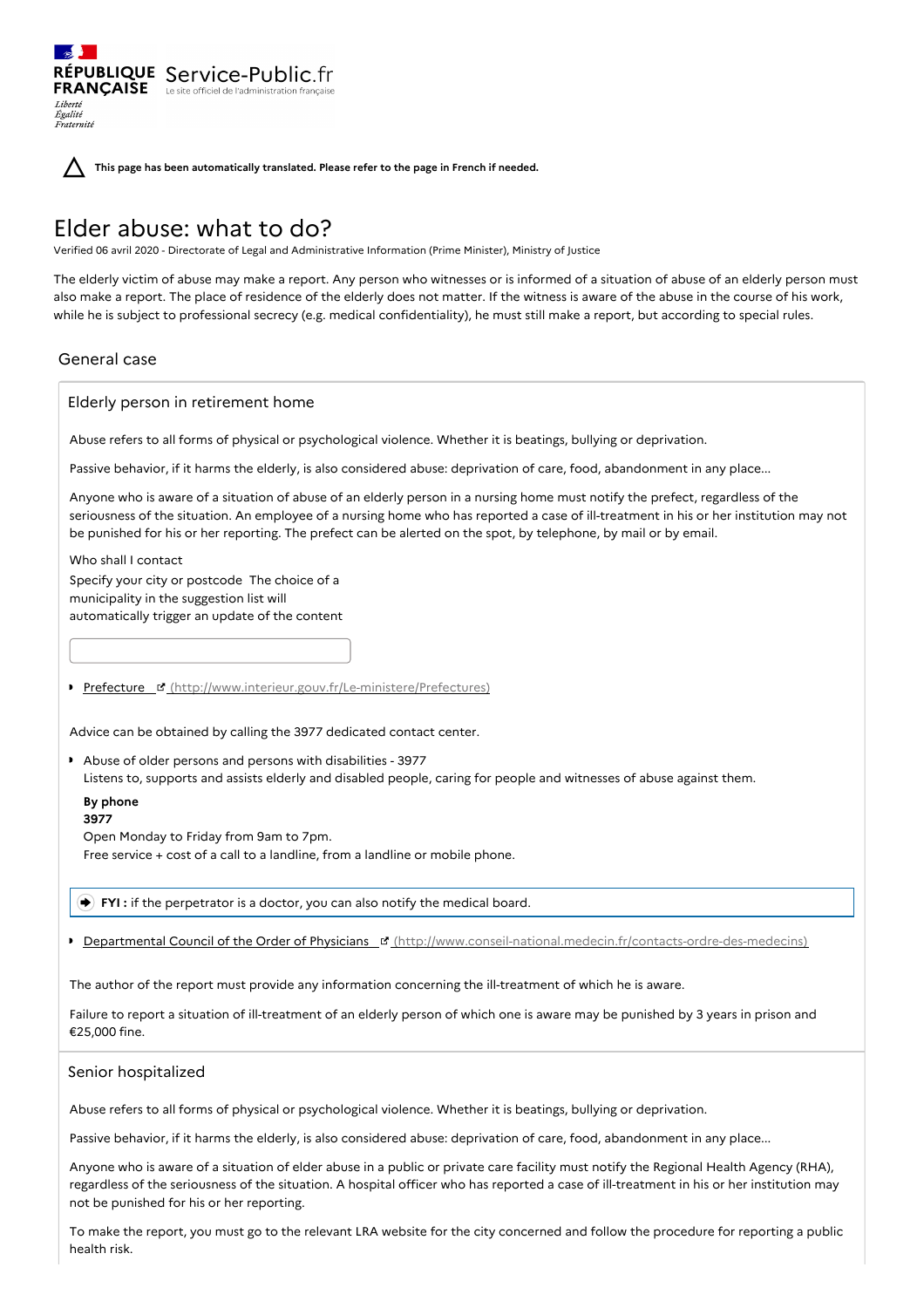Who shall I contact

Regional Health Agency (RHA) I [\(https://www.ars.sante.fr/\)](https://www.ars.sante.fr/)

Advice can be obtained by calling the 3977 dedicated contact center.

Abuse of older persons and persons with disabilities - 3977

Listens to, supports and assists elderly and disabled people, caring for people and witnesses of abuse against them.

#### **By phone 3977**

Open Monday to Friday from 9am to 7pm.

Free service + cost of a call to a landline, from a landline or mobile phone.

**FYI :** if the perpetrator is a doctor, you can also notify the medical board.

Departmental Council of the Order of Physicians **B** [\(http://www.conseil-national.medecin.fr/contacts-ordre-des-medecins\)](http://www.conseil-national.medecin.fr/contacts-ordre-des-medecins)

The author of the report must provide any information concerning the ill-treatment of which he is aware.

Failure to report a situation of ill-treatment of an elderly person of which one is aware may be punished by 3 years in prison and €25,000 fine.

### Other cases

Abuse refers to all forms of physical or psychological violence. Whether it is beatings, bullying or deprivation.

Passive behavior, if it harms the elderly, is also considered abuse: deprivation of care, food, abandonment in any place...

These acts are punished by whomever they are: family, personal doctor, home help...

Any person who has knowledge of a situation of mistreatment of an elderly person should notify the competent public prosecutor, regardless of the seriousness of the situation.

#### Who shall I contact

**Court of Justice or Proximity E' [\(https://www.justice.fr/recherche/annuaires\)](https://www.justice.fr/recherche/annuaires)** 

Advice can be obtained by calling the 3977 dedicated contact center.

Abuse of older persons and persons with disabilities - 3977 Listens to, supports and assists elderly and disabled people, caring for people and witnesses of abuse against them.

#### **By phone 3977**

Open Monday to Friday from 9am to 7pm.

Free service + cost of a call to a landline, from a landline or mobile phone.

**FYI :** if the perpetrator is a doctor, you can also notify the medical board.

Departmental Council of the Order of Physicians [4] [\(http://www.conseil-national.medecin.fr/contacts-ordre-des-medecins\)](http://www.conseil-national.medecin.fr/contacts-ordre-des-medecins)

The author of the report must provide any information concerning the ill-treatment of which he is aware.

Failure to report a situation of ill-treatment of an elderly person of which one is aware may be punished by 3 years in prison and €25,000 fine.

## Witness subject to professional secrecy

### Elderly person in retirement home

Abuse refers to all forms of physical or psychological violence. Whether it is beatings, bullying or deprivation.

Passive behavior, if it harms the elderly, is also considered abuse: deprivation of care, food, abandonment in any place...

A professional who witnesses a situation of abuse of an elderly person in a nursing home must alert the prefect:

- If there is deprivation (of care, food) or abuse (physical or psychological)
- If there is a risk of suicide or harm to life by the use of a weapon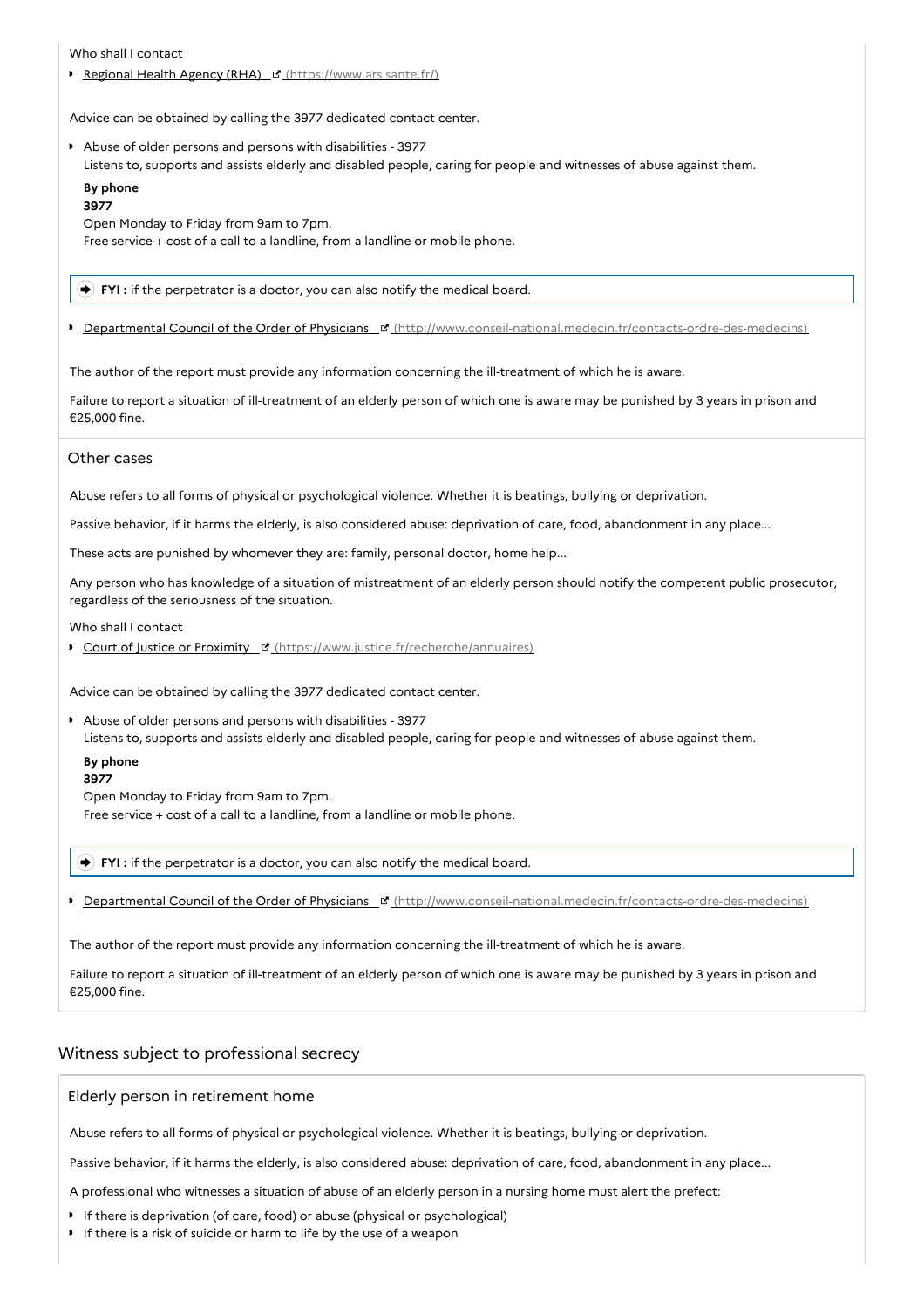A doctor in a nursing home who has reported a case of ill-treatment in his institution cannot be punished because of his report.

The prefect can be alerted on the spot, by telephone, by mail or by email.

Who shall I contact

Specify your city or postcode The choice of a municipality in the suggestion list will automatically trigger an update of the content

Prefecture & [\(http://www.interieur.gouv.fr/Le-ministere/Prefectures\)](http://www.interieur.gouv.fr/Le-ministere/Prefectures)

Advice can be obtained by calling the 3977 dedicated contact center.

Abuse of older persons and persons with disabilities - 3977 Listens to, supports and assists elderly and disabled people, caring for people and witnesses of abuse against them.

#### **By phone 3977**

Open Monday to Friday from 9am to 7pm.

Free service + cost of a call to a landline, from a landline or mobile phone.

Due to professional secrecy, a doctor is only required to report the facts: he does not have to denounce their author, even if he knows him.

Failure to report a situation of ill-treatment of an elderly person of which one is aware may be punished by 3 years in prison and €25,000 fine.

## Senior hospitalized

Abuse refers to all forms of physical or psychological violence. Whether it is beatings, bullying or deprivation.

Passive behavior, if it harms the elderly, is also considered abuse: deprivation of care, food, abandonment in any place...

A professional who witnesses a situation of elder abuse in a care facility must alert the Regional Health Agency (RHA):

- If there is deprivation (of care, food) or abuse (physical or psychological)
- If there is a risk of suicide or harm to life by the use of a weapon

The report must be made, whether the victim is in a public hospital or in a private care facility.

A doctor who has reported a case of ill-treatment in his institution cannot be punished for his report.

To make the report, you must go to the website of the LRA responsible for the city and follow the procedure for reporting a risk to public health.

Who shall I contact

Regional Health Agency (RHA) E' [\(https://www.ars.sante.fr/\)](https://www.ars.sante.fr/)

Advice can be obtained by calling the 3977 dedicated contact center.

Abuse of older persons and persons with disabilities - 3977 Listens to, supports and assists elderly and disabled people, caring for people and witnesses of abuse against them.

## **By phone**

**3977**

Open Monday to Friday from 9am to 7pm.

Free service + cost of a call to a landline, from a landline or mobile phone.

**FYI** : if the perpetrator is a doctor, you can also notify the medical board.

Departmental Council of the Order of Physicians **E** [\(http://www.conseil-national.medecin.fr/contacts-ordre-des-medecins\)](http://www.conseil-national.medecin.fr/contacts-ordre-des-medecins)

Due to professional secrecy, a doctor is only required to report the facts: he does not have to denounce their author, even if he knows him.

Failure to report a situation of ill-treatment of an elderly person of which one is aware may be punished by 3 years in prison and €25,000 fine.

Other cases